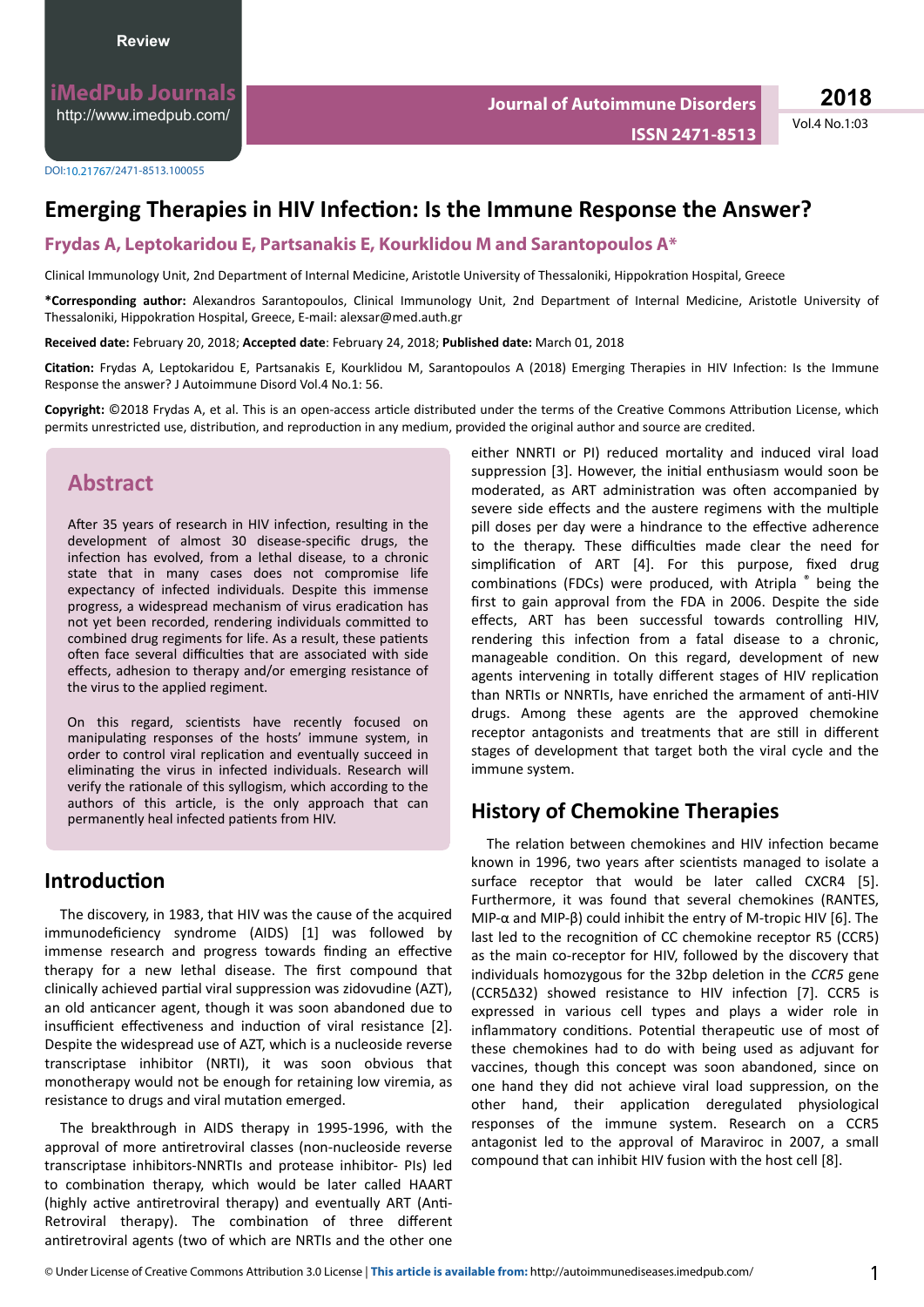### **Current Trends and Challenges**

To date, more than 30 drugs have been approved and are distributed [9]. Also, commercially available are multi-class combination therapies, as Atripla® described above and Striblid®, the Quad pill [10]. The use of FDCs also provides the ability to incorporate new classes of antiretroviral agents, thus enhancing therapeutic results.

Several issues have lately emerged regarding HIV therapy. Primarily, selection of first line regimen in the treatment of ARTnaïve patients. Current guidelines suggest administration of two NRTIs, while the third agent could be a NNRTI or a ritonavirboosted PI, or even the lately approved integrase inhibitor raltegavir. Another very important issue in the era of ND-ART patients is the therapy-related side effects. Optimizing dosage and drug combinations that will both be effective in controlling viral replication and will limit side effects incidence is an open challenge. Moreover, the use of boosted protease inhibitors monotherapy as maintenance therapy after the initial suppression of viral load with ART has been achieved, is under research, though PIs' ability to sustain HIV load suppression for a long time is limited [11]. Another major issue, especially for the developing countries is the lowering of ART costs, suggesting the use of generic drugs. In this review we focus on the emerging immunological therapies of HIV infection. This issue is a key factor in achieving not only suppression of viral replication, but actually eradication of HIV. Only an HIV-targeted immune response can lead to therapy from the virus. This is the issue of the development of "clever" therapies that will involve mobilization of effector responses of the immune system. Nevertheless, few reports have been published discussing the immunomodulating aspect of new potential anti-HIV agents [12].

#### **HIV Treatment and Innate Immunity**

On discussing HIV infection and innate immunity, the main feature of 'reservoirs' comes at the front line. Reservoirs can be cells like macrophages and dendritic cells infected by HIV, in which the virus remains in latency. They create a major problem for HIV eradication because ART does not affect latent form of the virus. On the contrary, the more ART extinguishes viral replication, the more HIV reservoirs give a feedback of new viruses. Thus, the idea of HIV eradication can be achieved by only one strategy: targeting the reservoirs [13].

On this regard, a first approach could be that of preventing reservoir creation. This can be achieved by blocking the integration of virus' RNA to the DNA of the cell, which is catalyzed by an enzyme called integrase. Inhibitors of integrase (INSTIs) have been used successfully for this purpose [14]. It has been reported that the primary human macrophages obtain resistance to INSTIs by a single-point mutation of the virus [15]. Another technique which prevents the integration allosterically has also been suggested. LEDGINS molecules have been used to intervene to the attachment of the LEDGF (lens epitheliumderived growth factor), a co-transactivator of the integrase, with the integrase and as a result to prevent the integration  $[16,17]$ .

Nevertheless, reservoir creation is an early phenomenon on HIV infection, thus this strategy cannot be effective in the majority of newly diagnosed cases, where infection has already evolved beyond the first stage. On these cases the only effective approach for reservoir depletion is to activate the latent virus and then eliminate it with ART. Inhibitors of histone deacetylase (HDACi), an enzyme which blocks the expression of the HIV proviral DNA, promote reactivation of HIV from latency. HDACi have been tested successfully in monocytes and macrophages *in vitro* [18,19]

Activation of latent HIV can be induced by cytokine stimulation. Research data have shown that CXCL8 chemokine raises the levels of HIV p24 antigen in peripheral blood and enhances the cellular expression in infected monocytes and macrophages. Additionally, CXCL8 enhances the formation of 2-LTR circle, which is created by cDNA that has not integrated to the DNA of the cell. Thus, 2-LTR circles can be used as a marker for the nuclear import of viral DNA. CXCL8 has the same results either it is has endogenous or exogenous origin. Moreover, a raise in the production of CXCL8 can be caused by the activation of the NF-κB transcriptional factor [20]. Taking all these into consideration, researchers conclude that another therapeutic strategy that could lead to HIV activation of latent reservoirs, should be based on blocking the production or the effects of CXCL8. Limitations on this approach include the complex signaling pathways in the production of CXCL8, thus complete blocking of the CXCL8 production *in vivo* is not feasible. As a result indirect approaches need to be employed, such as targeting the CXCR1 and CXCR2 receptors.

Another approach that could lead to elimination of HIV reservoirs consists in activating these cells so that they express the virus' antigens on their surface, rendering them targets for cytotoxic T lymphocytes. Unfortunately, such scenario is not confirmed *in vivo*. A more effective strategy seems to be that of combining on the same cells activation of the virus with means of boosting the apoptosis with "apoptosis inducing agents". This procedure seems to render reservoir cells more recognizable from cytotoxic T lymphocytes, with the latest providing an effective form of reservoir depletion. This strategy is called "Prime, Shock and Kill Strategy" [21]. In other words, reactivation the virus is followed by a procedure that makes the reservoirs prone to apoptosis. Some examples of apoptosis inducing agents are Bc12 inhibitors, surviving inhibitors, PI3K/ATP inhibitors. These agents have been used to promote apoptosis in cancer cells and they are proposed for use on this regard. Nevertheless, monocytes and macrophages, especially when HIV infects them, have been proved to be more resistant to apoptosis caused by DNA damaging agents [22]. A thorough experimentation on this field could reveal a new approach on targeting HIV reservoirs [23].

When applying this strategy *in vivo*, one has to consider that the core of this procedure involves boosting the homeostatic proliferation of reservoirs, a mechanism that can lead to cancer development, especially in HIV patients who are already susceptible to cancer due to immunosuppression [24]. Targeting directly only the infected cells could spare *in vivo* cancer development. This is a realistic option, since monocytes and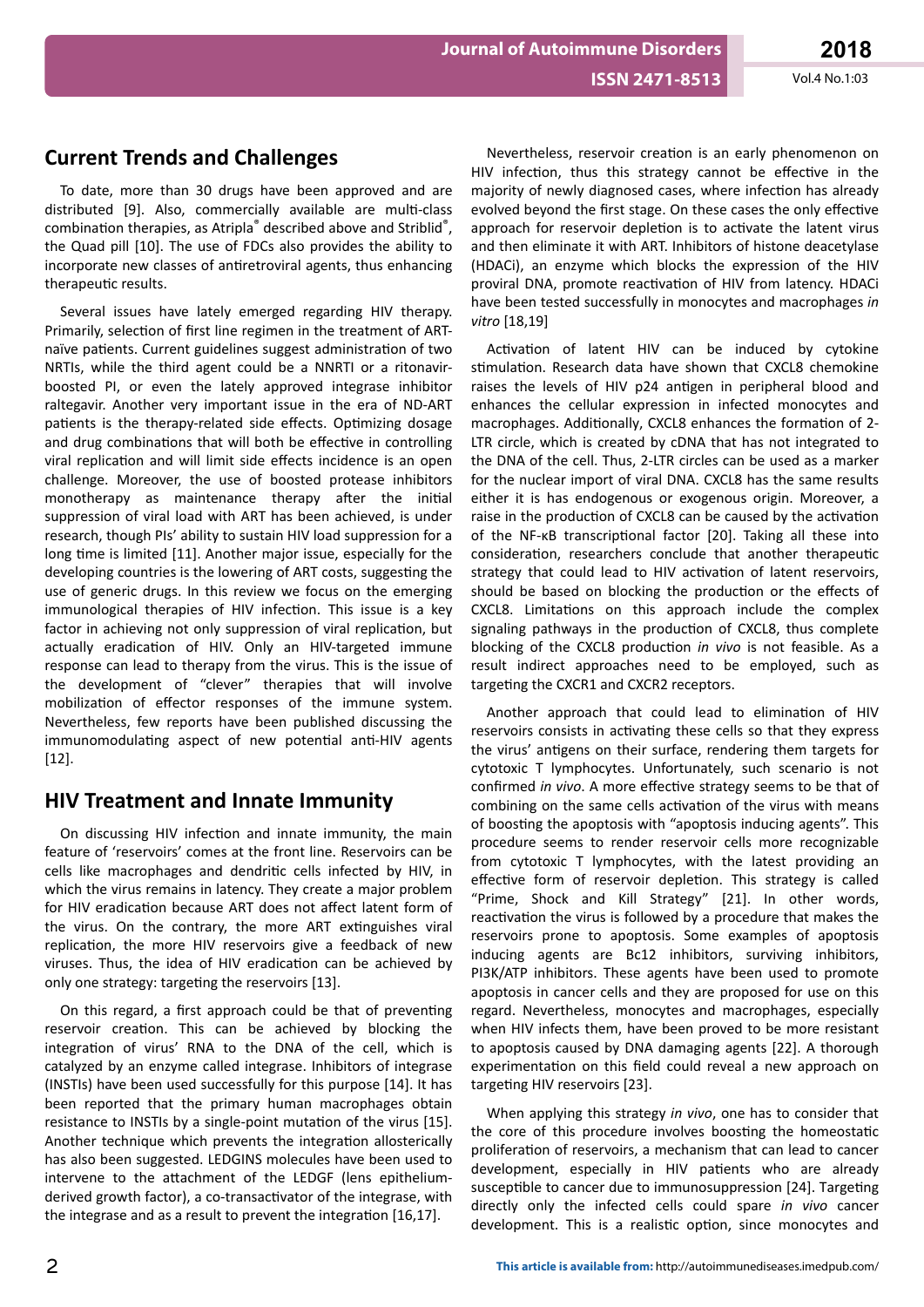macrophages have different program cell death signature depending on their infection by HIV [25].

# **Adaptive Immunity**

Adaptive immunity is a potential field for developing effective therapies for HIV infection. Medical research has already been conducted with controversial findings. leaving space for more specific research in the future. Both compartments of adaptive immunity, cell mediated and humoral mediated responses, could be used as therapeutical approaches of HIV infection, with the so far conducted research presenting controversial results when referring to different cell types that compose the compartment of the adaptive immunity [26,27].

# **Cell Mediated Immunity (T-lymphocytes)**

Potential immunotherapeutic goals of the adaptive immunity include CD8+ T-cells, T regulatory cells, and the Treg/Th17 axis, which has been shown to play a crucial role in the early events of systemic intracellular infections.

CD8+ cytotoxic T lymphocyte (CTL) activity is essential in controlling HIV replication. Clinical data has shown that individuals that naturally control HIV infection, the so-called "HIV elite-controllers", have robust CTL activity [28]. CD8+ cytotoxic effect is closely related to the expression of CD56 cell surface glucoprotein. According to Poonia and colleagues, CD8 T cells from ART treated patients show sharply reduced expression of CD56 whereas elite patients who control HIV, in the absence of ART, retain CD56<sup>+</sup>CD8 T cell levels similar to uninfected controls [29]. Experimental data show that factors that boost CD56 expression, such as IL-15, might be used for augmenting CD8<sup>+</sup> cytotoxicity. On a clinical regard, these data suggest that reconstitution of the cytotoxic effector ability of CD8 T cells may increase the elite-controller status amongst HIV patients.

Other findings are more contradictive. Some studies indicate that trials to restore T cell function by use of negative signalling from ligands such as PD-1 can lead to better function and longer survival of CD8 T cells, whereas others note that this approach seems to be insufficient in inhibiting HIV viremia [30,31].

T regulatory cells (Tregs), seem to play a controversial role in both pathophysiology, and treatment of HIV infection. This controversial action is attributed to the different effects that Treg induced immunosuppression has according to different phases of the infection. During the short phase of primary infection, Treg action can be of benefit, by suppressing HIV-1associated immune activation thus suppressing disease progression. On the other hand, in the chronic phase, Treg induced immunosuppression can minimize responses to HIV, promoting viral persistence [32]. Their controversial role is further supported by the fact that in some studies a decline in Tregs number is observed during progressive HIV-1 infection whereas in others, increased numbers are reported [33].

Therapeutic application of Treg function is further compromised by the fact that local tissue microenvironment is what promotes Tregs to acquire immunosuppressive or not activity.

According to some reports, Tregs/Th17 balance is of great importance concerning progression of HIV infection, as the ratio between uninfected and HIV elite controller individuals was similar [34]. More specifically, IDO enzyme and by-products of its activity, such as tryptophan catabolite kynurenine, appear to be a potential goal on influencing Tregs/Th17 balance that may be of therapeutic interest in the future [35].

# **Humoral Immunity (B-cells & antibodies)**

B-cells constitute a fundamental population in HIV infection pathophysiology, with functions that could be exploited for developing therapeutic strategies. Studies on B cell related cytokines, such as IL-21, have raised interest upon their effect on both B-cells (proliferating effect) and on T-cells, mainly Treg cells (inhibitory effect). A special B cell subpopulation, B regulatory cells (Bregs), according to Siewe and colleagues, hinder function of APC cells and CD4<sup>+</sup> T cells proliferation, promoting viral persistence and progress of HIV infection [36]. In contrast to Tregs, Bregs, according to the above findings, may be a more efficient therapeutic target in limiting HIV infection.

Another B cell dependent function, the antibody dependent cellular cytotoxicity (ADCC) can be of therapeutic interest by HIV infections. Nevertheless, recent data suggests that HIV infected cells may escape ADCC [37].

# **Stem Cells**

In 2009 an HIV patient who underwent bone marrow transplantation due to acute leukaemia, the so-called "Berlin patient" was the first patient to be reported as cured from HIV infection. The patient received bone marrow transplant from an unrelated donor, who was homozygous for the CCR5Δ32/Δ32 gene. This therapeutic intervention resulted in the elimination of the HIV-1, and the patient remained undetectable for over 4 years, without receiving ART. A year later, two HIV-1 infected patients in Boston received wild type Hematopoietic Stem Cells (HSCs), but in this case they were kept on ART throughout the procedure. After a considerable period of follow up, the patients remained non-detectable and discontinued ART therapy, showing that in the allogeneic HSCs transplantation genetic modification may be avoided. In both interventions full donor chimerism and GVHD were noticed. Despite the ambitious efforts, two more patients treated as the Boston patients showed relapse, setting the approach into doubt.

Alongside with these efforts, studies focus on autologous stem cell transplantation. For this therapeutic method to succeed, genetic modification of the HSCs is necessary, and is accomplished by transporting genes that prevent the early stages of the HIV-1 infection. On this regard, CCR5Δ32/Δ32 and *TRIM5* gene, seem to be more effective. Unfortunately, the presence of the provirus in the reservoirs impedes this approach. Hence, it is incumbent on myeloblative chemotherapy alone or combined with other type of depletion therapies to eliminate all the harboring provirus cells. Some researches question even the safety of the modified HSCs mentioning that these cells can also be infected by HIV-1, while other studies suggest that a number of macrophages originate not only from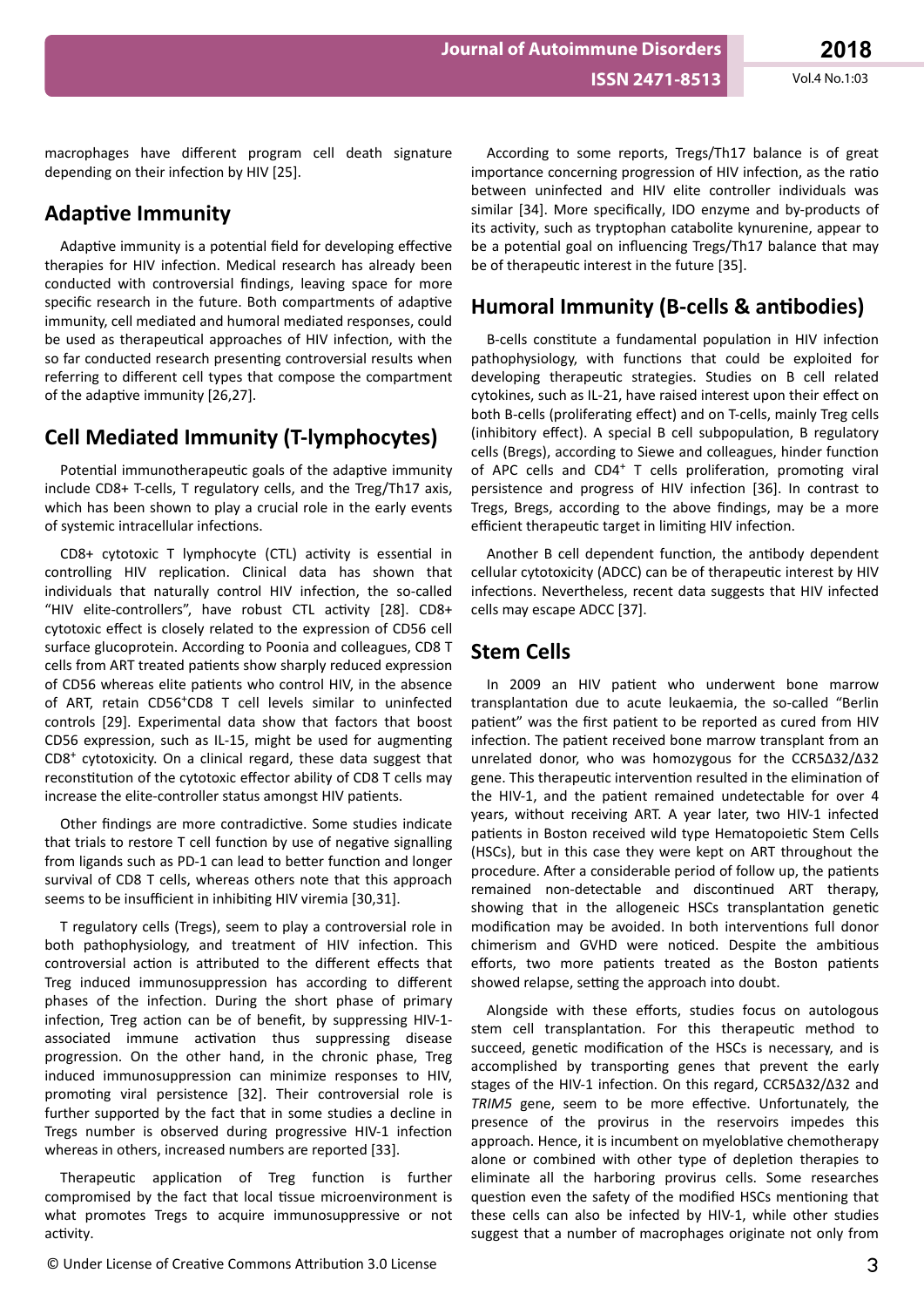Vol.4 No.1:03

HSCs, but also from other sources during embryogenesis, a fact that triggers the efforts of destroying all of the virus reservoirs [38]. Taking into consideration the failure of this method to result in undetectable levels of virus in the patients blood, more studies should be conducted and non-human primate (NHP) models could be a helpful tool in achieving undetectable levels of viral load.

### **Chemokine Receptors CCR5**

As stated above. FDA has approved only the small molecule in 2007 for use in HIV infected people [8]. The discovery of the CCR5∆32 mutation in people that provides them with more resistance to HIV infection led scientists to focus on the receptor, by targeting the receptors' intracellular biosynthetic pathway. The first study took place in 2003 [39] with the use of truncated CCR5 molecules, followed by other studies in 2009 [40] and 2010 [41], applying this time RNA interference, a mechanism used to target the transcripts of HIV proteins or host cellular components causing their subsequent degradation and reduction of the respective protein expression. All studies resulted in reduction of CCR5 expression. leading to the acquirement of resistance to HIV infection.

A more sophisticated approach is the use of modified CD4+ T cells. This method includes extracting large amounts of CD4+ cells and cultivating them with zinc finger nucleases (ZFNs) that target and disrupt CCR5. Then, the genetically modified cells are injected back to the patient. The infusions became well tolerated except from a severe side effect, a transfusion reaction of arthritis. This study showed in general good results in keeping low viremia and so it raises hopes for future use [42].

#### **HIV-1 Vaccine**

The epidemic character of the HIV infection directed early the research towards the development of a vaccine that would protect the population from the virus. Protective vaccines aim to halt HIV-1 infection and provide sterilizing immunity, while therapeutic vaccines motivate immune responses against virus' proteins in order to control viral replication.

To date, three concepts have been supported with six efficacy clinical trials for models of protective vaccines. Vax003/Vax004 were based on the idea of a gp120 Env protein inducing antibody production [43]. The Step and Phambili trials proposed the use of an adenovirus type 5 (Ad5) vaccine that showed induction of cell mediated immune response by CTLs [44], while the HVTN505 combined those two concepts in a DNA prime/ rAd5 boost vaccine regimen [45]. Each of the above trials either failed to show satisfactory results or was stopped due to increased risk of vaccine induced HIV-1 infection [46]. Last but not least, in 2009 the RV144 trial in Thailand tested a recombinant canarypox vector vaccine prime regimen and showed 31,2% efficacy [47]. These were the first promising results for a safe and effective protective vaccine and were followed by significant correlates of risk: plasma IgG antibodies against Env variable region 1 and 2 correlated with lower risk of HIV-1 infection, while vaccine efficacy was reduced by high levels of plasma IgA Env-specific antibodies, that did not result though

in higher infection rates [48]. Despite the encouraging but statistically not significant results of the RV144 trial, the obstacles in the vaccine construction are yet many, including the unnoticed induction of neutralizing antibodies, the virus' complicated morphology (many subtypes, sequence diversity, the immune dominant and cryptic epitopes on the envelope, the virus' ability to create quickly viral reservoirs, the incompletely studied immune responses triggered by the infection, the lack of a suitable animal model) and other, non-scientific issues [49] However, it has become clear that broader, more powerful and more prolonged humoral as well as cellular responses should be induced by an effective HIV-1 vaccine, especially at the mucosal level. Hence, efforts lean mainly towards three directions: Heterologous vectors and inserts, replicating vectors and broadly neutralizing antibodies elicited by immunogens, as noticed in mice [50].

Little progress has been made in testing HIV-1 therapeutic vaccines. Such vaccines aim in re-inducing the immune response against the HIV-1 virus offering prolonged periods of nondetectable viral load to infected patients, without ART therapy. The most ambitious strategies involve synthetic peptide vaccines that direct the immune response against virus' proteins or peptides. P17, a matrix protein originating from Gag gene, that plays a great role in both virus' life circle and immune response during HIV-1 infection, is the main target of the studies [51]. This protein is considered to induce the migration of monocytes and dendritic cells and the proliferation of NK and T-cells by increasing the expression of IL-2, IL-12, IL-15, MCP1 and CCR7, and by decreasing IL-4 levels, an anti-inflammatory cytokine [52]. Studies show that p17 may be chronically found in the microenvironment of infected patients, regardless of ART treatment and that Abs against p17 may halt the progression to AIDS, findings that imply that a P17 related intervention could have a therapeutic effect [53]. Other clinical trials test the effectiveness of immunotherapies against viruses' reservoirs using dendritic cell-based vaccines [54]. These vaccines provide autologous dendritic cells that have been pulsed in vitro either with autologous inactivated whole HIV, which may lead to a decrease of viremia, or with autologous HIV sequences for Gag, Nef, Rev and Vpr [55]. This last method, combined with the use of a vector that induces the expression of CD40 ligand on the dendritic cell-surface, initiated the presentation of the viral peptides and enhanced the immune response [56]. It is encouraging enough that most novel interventions are immunebased and that the construction of multi-epitope-based vaccines is a very promising concept.

### **Conclusion**

In Internal Medicine, the concept of treating a specific condition not only by targeting the etiological factor, but trying to induce homeostasis by manipulating aspects of the immune system, is a modern approach that has given very promising therapeutic results in autoimmunity and cancer. After 35 years of research on HIV therapy, it is evident that although the development of many regiments targeting viral replication has led the HIV infection to be considered a chronic disease, a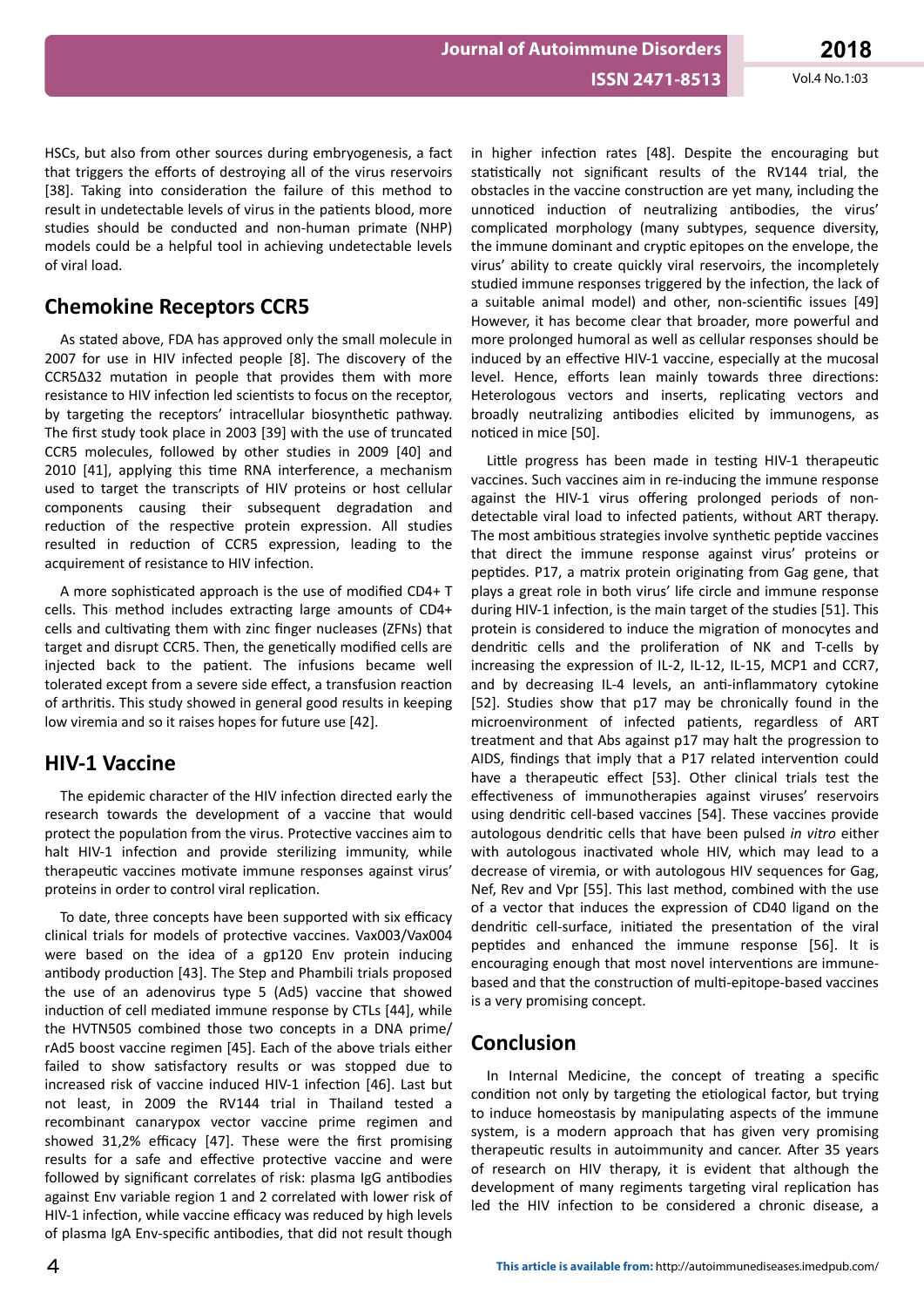definitive eradication of HIV can be achieved only by manipulating the hosts' immune response.

#### **References**

- 1. Goudsmit J, Tersmette T, Kabel P, Miedema F, Melief C (1984) IgG antibodies to HTLV-III associated antigens in patients with AIDS and at risk for AIDS in The Netherlands. AIDS Res 1: 231-236.
- 2. Larder BA, Darby G, Richman DD (1989) HIV with reduced sensitivity to zidovudine (AZT) isolated during prolonged therapy. Science 31: 1731-174.
- 3. Drobniewski F, Eltringham I (1998) Highly active antiretroviral therapy. Lancet 4: 1059-1060.
- 4. Sabin CA, Phillips AN (2001) Treatment comparisons in HIV infection: the benefits and limitations of observational cohort studies. J Antimicrob Chemother 47: 371-375.
- 5. Cohen J (1996) Likely HIV cofactor found. Science 10: 809-810.
- 6. Balter M (1995) Elusive HIV-suppressor factors found. Science 8: 1560-1561.
- 7. Theodorou I, Meyer L, Magierowska M, Katlama C, Rouzioux C (1997) HIV-1 infection in an individual homozygous for CCR5 delta 32 Seroco Study Group. Lancet 26: 1219-1220.
- 8. FDA approves maraviroc tablets (2007) AIDS Patient Care STDS 21: 702.
- 9. Boffito M, Back D, Gatell JM (2015) Twenty years of boosting antiretroviral agents: where are we today? AIDS 29: 2229-2233.
- 10. Olin JL, Spooner LM, Klibanov OM (2012) Elvitegravir/cobicistat/ emtricitabine/tenofovir disoproxil fumarate single tablet for HIV-1 infection treatment. Ann Pharmacother 46: 1671-1677.
- 11. Moreno A, Perez-Elías MJ, Casado JL, Muñoz V, Antela A, et al. (2000) Effectiveness and pitfalls of initial highly active antiretroviral therapy in HIV-infected patients in routine clinical practice. Antivir Ther 5: 243-248.
- 12. Stafford KA, Magder LS, Hungerford LL, Guralnik JM, Baumgarten M, et al. (2018) Immunologic response to antiretroviral therapy by age among treatment-naive patients in Sub-Saharan Africa. AIDS 2: 25-34.
- 13. Riley JL, Montaner LJ (2017) Cell-Mediated Immunity to Target the Persistent Human Immunodeficiency Virus Reservoir. J Infect Dis 15: S160-S171.
- 14. Blanco JL, Martinez-Picado J (2012) HIV integrase inhibitors in ARTexperienced patients. Curr Opin HIV AIDS 7: 415-421.
- 15. Marsden MD, Avancena P, Kitchen CM, Hubbard T, Zack JA (2011) Single mutations in HIV integrase confer high-level resistance to raltegravir in primary human macrophages. Antimicrob Agents Chemother 55: 3696-3702.
- 16. Desimmie BA, Demeulemeester J, Christ F, Debyser Z (2013) Rational design of LEDGINs as first allosteric integrase inhibitors for the treatment of HIV infection. Drug Discov Today Technol 10: e517-522.
- 17. Panwar U, Singh SK (2017) Structure-based virtual screening toward the discovery of novel inhibitors for impeding the proteinprotein interaction between HIV-1 integrase and human lens epithelium-derived growth factor (LEDGF/p75). J Biomol Struct Dyn 23: 1-19.
- 18. Demonté D, Quivy V, Colette Y, Van Lint C (2004) Administration of HDAC inhibitors to reactivate HIV-1 expression in latent cellular

© Under License of Creative Commons Attribution 3.0 License 5

reservoirs: implications for the development of therapeutic strategies. Biochem Pharmacol 15: 1231-1238.

- 19. Kobayashi Y, Gélinas C, Dougherty JP (2017) Histone deacetylase inhibitors containing a benzamide functional group and a pyridyl cap are preferentially effective human immunodeficiency virus-1 latency-reversing agents in primary resting CD4+ T cells. J Gen Virol 98: 799-809.
- 20. Mamik MK, Banerjee S, Walseth TF, Hirte R, Tang L, et al. (2011) HIV-1 and IL-1β regulate astrocytic CD38 through mitogenactivated protein kinases and nuclear factor-κB signaling mechanisms. J Neuroinflammation 25: 145.
- 21. Cummins NW, Sainski AM, Dai H, Natesampillai S, Pang YP, et al. (2016) Prime, Shock, and Kill: Priming CD4 T Cells from HIV Patients with a BCL-2 Antagonist before HIV Reactivation Reduces HIV Reservoir Size. J Virol 28: 4032-4048.
- 22. Giri MS, Nebozyhn M, Raymond A, Gekonge B, Hancock A, et al. (2009) Circulating monocytes in HIV-1-infected viremic subjects exhibit an antiapoptosis gene signature and virus- and hostmediated apoptosis resistance. J Immunol 1: 4459-4470.
- 23. Cunyat F, Rainho JN, West B, Swainson L, McCune JM, et al. (2016) Colony-Stimulating Factor 1 Receptor Antagonists Sensitize Human Immunodeficiency Virus Type 1-Infected Macrophages to TRAIL-Mediated Killing. J Virol 24: 6255-6262.
- 24. Rong L, Perelson AS (2009) Modeling latently infected cell activation: viral and latent reservoir persistence, and viral blips in HIV-infected patients on potent therapy. PLoS Comput Biol 5: e1000533.
- 25. Finley J (2017) Elimination of cancer stem cells and reactivation of latent HIV-1 via AMPK activation: Common mechanism of action linking inhibition of tumorigenesis and the potential eradication of HIV-1. Med Hypotheses 104: 133-146.
- 26. Deal CE, Balazs AB (2015) Engineering humoral immunity as prophylaxis or therapy. Curr Opin Immunol 35: 113-122
- 27. Amsterdam D (2015) Immunotherapeutic Approaches for the Control and Eradication of HIV. Immunol Invest 44: 719-730.
- 28. Buckheit RW 3rd, Siliciano RF, Blankson JN (2013) Primary CD8+ T cells from elite suppressors effectively eliminate non-productively HIV-1 infected resting and activated CD4+ T cells. Retrovirology 1: 68.
- 29. Poonia B, Pauza CD (2014) Levels of CD56+TIM-3- effector CD8 T cells distinguish HIV natural virus suppressors from patients receiving antiretroviral therapy. PLoS One 10: e88884.
- 30. Grabmeier Pfistershammer K, Stecher C, Zettl M, Rosskopf S, Rieger A, et al. (2017) Antibodies targeting BTLA or TIM-3 enhance HIV-1 specific T cell responses in combination with PD-1blockade. Clin Immunol 183: 167-173.
- 31. McGary CS, Deleage C, Harper J, Micci L, Ribeiro SP, et al. (2017) CTLA-4+PD-1- Memory CD4+ T Cells Critically Contribute to Viral Persistence in Antiretroviral Therapy-Suppressed, SIV-Infected Rhesus Macaques. Immunity 17: 776-788.
- 32. Hasenkrug KJ, Chougnet CA, Dittmer U (2018) Regulatory T cells in retroviral infections. PLoS Pathog 15: e1006776.
- 33. Karkhah A, Javanian M, Ebrahimpour S (2018) The role of regulatory T cells in immunopathogenesis and immunotherapy of viral infections. Infect Genet Evol 299: 32-37.
- 34. Valverde Villegas JM, Matte MC, De Medeiros RM, Chies JA (2015) New Insights about Treg and Th17 Cells in HIV Infection and Disease Progression. J Immunol Res 2015: 647916.